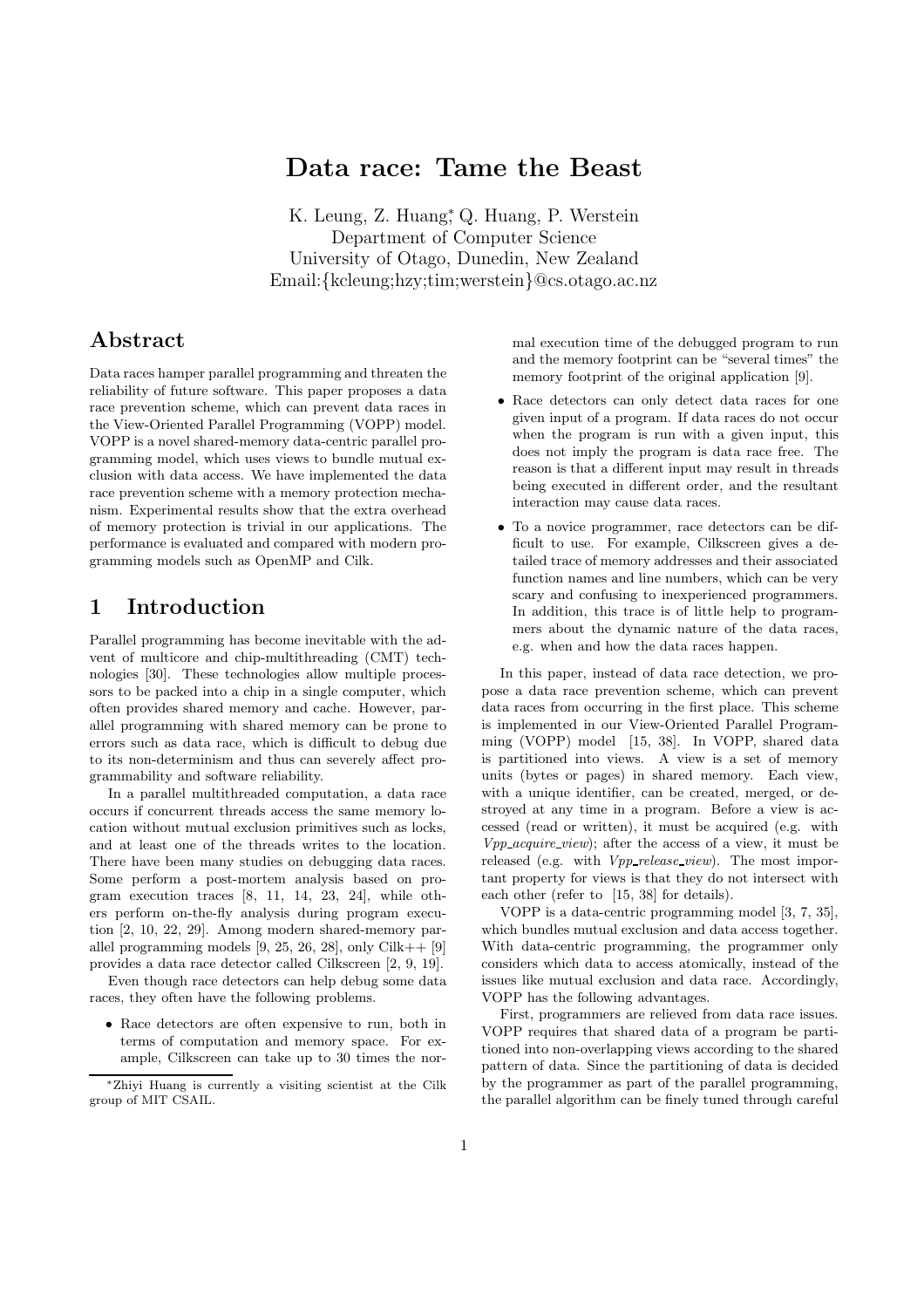view allocation. Once views are allocated, the programmer is only concerned about which view (data) will be accessed, instead of worrying about the data races and mutual exclusion in lock-based programming. When a view is acquired, mutual exclusion is automatically achieved, so it is not possible for other processes to access the view at the same time. If a view is accessed without being acquired, either the programmer can be notified of the problem by the compiler with some VOPP related support, or the run-time system can report the problem with the support of the underlying virtual memory system, as we will describe in Section 2.

Second, VOPP encourages reduction of unnecessary sharing and enables high performance. We argue that shared memory is and will be a critical resource that needs to be used with care. As we know, shared memory/cache is and will still be a bottleneck in parallel computers [12], though memory space will keep increasing. The philosophy behind VOPP is to discourage data sharing through view allocation, rather than automatic sharing as in other shared memory programming models. Every time a view is created, the programmer is given a chance to justify if this sharing of data is necessary. It is worthwhile to spend time on careful view partitioning in order to reduce unnecessary data sharing.

Third, VOPP is portable over a range of parallel computers and can hide the differences of memory architec-  $^{\rm 13}$ tures. A view can be implemented efficiently on both  $\frac{14}{15}$ distributed memory and shared memory, and can even be prefetched into the cache [38]. We have efficiently implemented VOPP on both cluster computers and multi-core computers [16, 17, 38], which is not easily attainable for programming models such as OpenMP and Cilk.

Fourth, VOPP enables optimizations such as prefetching. Since the base address and size of a view are known at view allocation, when a view is acquired, VOPP can pass the information to the system which can prefetch the view into the cache. Experiments show that prefetching with helper threads can significantly improve the performance of memory access [18, 21, 38].

Finally, VOPP is language independent. It proposes a general idea regarding how to use shared memory for inter-process communications. Any language can apply this idea of view partitioning. For example, for objectoriented languages, view classes can be defined and their instances can be created for inter-process communications. In this paper, we use the C language as an example to demonstrate the idea and performance of VOPP.

The rest of this paper is organized as follows. Section 2 describes a data race prevention scheme that can eliminate data races in VOPP. In Section 3, we briefly introduce the advanced features of Maotai 2.0 for improving programmability and performance. Maotai 2.0 is our up-to-date implementation of VOPP on CMT computers. Section 4 presents the performance evaluation of Maotai 2.0. Finally, our future work is suggested in Section 5.

# 2 Data Race Prevention

In VOPP, shared data is defined through views. Unlike most shared memory parallel programming models, variables are private to a process by default in VOPP. Shared objects must be explicitly defined as "views".

Views can be created, destroyed, merged, or resized, but a process must acquire a view (read-only or readwrite) before accessing it and must release it after finishing with the view. VOPP adopts the Single-Writer Multiple-Reader (SWMR) model. At any given time, a view can either be read/written by one process or allow read-only access to multiple processes. In our current implementation, a view uses a contiguous memory space to store shared variables. Below is a simple example of VOPP in  $\mathcal{C}$ 

```
typedef struct {int a[ARRAY_SIZE];
                       int result; } Foo:
     Foo *ptr:
     if (0 == Vpp\_proc_id) {
        /* master allocates view 0 with
           type SWV, which is a shared object
           with "Foo" type */
        Vpp_alloc_view(0, sizeof(Foo), SWV);
     9 }
10 Vpp_barrier();
11 \quad . \quad . \quad .ptr = Vpp_acquire\_view(0);ptr\rightarrow result += do_work(ptr->a);
     Vpp_release_view(0);
         15 ...
```
As illustrated in the above example, if a data structure should be shared by multiple processes, a view has to be created for it with Vpp alloc view. For exclusive access to the view, the view type is SWV, which means "Single Writer View". However, we also provide other advanced views to enhance the programmability and flexibility of VOPP (refer to Section 3).

If a process wants access to a view, the view must be acquired with *Vpp\_acquire\_view* (or *Vpp\_acquire\_Rview* for read-only access). The view must be released with Vpp release view after accessing it.

#### 2.1 Implementation

In our data race prevention scheme, data races are prevented by a memory protection mechanism available in most UNIX systems. All views are initially protected from access using system calls such as  $mprotect$ .  $mprotect$ . can deny access to a page, or allows read-only access to a page, or allows read/write access to a page. We use this mechanism to prevent a view from illegal accesses. Only after a view is acquired is a process allowed to access the memory pages of the view via  $mprotect$ . When a view is released, the process is again denied access to the view.

If a process accesses a view before *Vpp\_acquire\_view* or after Vpp release view, the pages of the view would not have the necessary access permission and thus a segmentation fault will occur. Our system will handle the fault,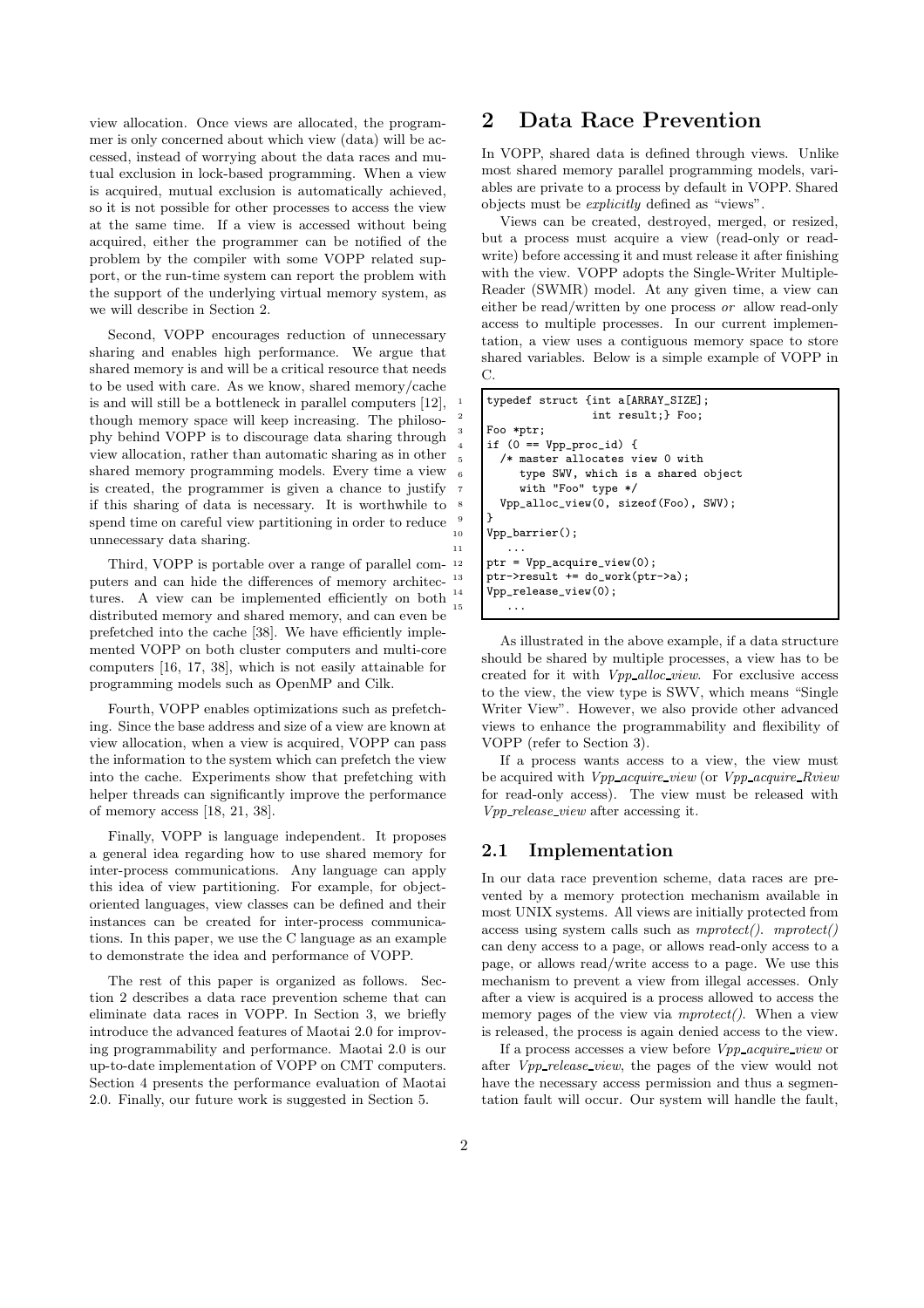send a warning message to the programmer that a view is accessed without acquisition, and quit the program execution.

In this way, a view can either be written to by one process or read by multiple processes at a time. Programmers do not need to worry about the data race bugs. If a view is accessed by calling  $Vpp\_acquire\_view$ , mutual exclusion of the view access is automatically done by the system. If a view is accessed without view acquisition, a segmentation fault will occur, and the system will alert the programmer about which view is accessed without acquisition. The programmer can easily fix the bug by inserting Vpp acquire view and Vpp release view into the faulted code section.

The extra cost of this data race prevention scheme is the overhead of the memory protection. In our VOPP implementation Maotai 2.0, this cost is very low. On a Sun T2000 Server equipped with a 1GHz UltraSPARC T1 processor [31], micro-benchmarking results demonstrate that the overhead of memory protection added to the view primitives is generally very low (around 2-  $3\mu s$ ). The exception is  $Vpp\_\textit{acquire\_\textit{view}}$ , requiring up to 35µs extra, which covers the essential overhead of the memory protection mechanism(see Table 1). Note that Vpp acquire Rview and Vpp release Rview means acquiring and releasing views as read-only.

Table 1: Breakdown of view primitive costs (in  $\mu s$ )

| Primitive            | no prot | prot  | cost  |
|----------------------|---------|-------|-------|
| Vpp_acquire_view()   | 3.14    | 39.08 | 35.94 |
| Vpp acquire Rview()  | 3.60    | 6.32  | 2.72  |
| $Vpp$ release view() | 1.91    | 4.54  | 2.63  |
| Vpp_release_Rview()  | 1.99    | 4.64  | 2.65  |

However, in our application benchmarks, this overhead does not cause noticeable difference in application speedup. Table 2 shows the speedups (at 32 processes) of our applications with and without memory protection in Maotai 2.0. We have six benchmark applications: Successive Over-Relaxation (SOR), Gaussian Elimination (GE), Integer Sort (IS), Neural Network (NN), Mandelbrot, and Mergesort, which typically represent a wide variety of parallel applications. For details of these applications, refer to Section 4. As we can see from Table 2, in all 32-process benchmark cases, the difference is around 0.5%. Therefore, the overhead introduced by data race prevention is trivial.

Table 2: Effects of memory protection on benchmark application speedups with 32 processes / threads

| Application | no prot | prot  |
|-------------|---------|-------|
| SOR.        | 16.82   | 16.77 |
| GE          | 22.41   | 22.36 |
| ΙS          | 16.51   | 16.47 |
| NΝ          | 16.98   | 16.92 |
| Mandelbrot  | 17.80   | 17.79 |
| Mergesort   | 12.52   | 12.50 |
|             |         |       |

One issue about the implementation is that memory protection such as mprotect is page-based. Therefore, in order to protect view data properly, memory space allocated to a view is aligned by pages. This can result in memory space wastage. Table 3 shows the requested and actual sizes of the memory space allocated by VOPP in our benchmark applications. The page size is 8kB and 32 processes are used when the data of the table are collected. From this table, it can be seen that some applications like GE and Mandelbrot, which have many views that do not exactly fit a page, have a higher proportion of memory wastage (up to 51%), though other applications have less than 7% wastage. However, this memory wastage is much smaller than the memory footprint of race detectors, which can be "several times" the memory footprint of the original applications.

Table 3: Requested vs actual VOPP shared size (in Kbytes) in different applications

| Algorithm  | Requested     | Actual        | Wasted     | Percent |
|------------|---------------|---------------|------------|---------|
|            |               |               |            | wasted  |
| <b>SOR</b> | 4,097,024     | 4,194,304     | 97.280     | 2.32    |
| GЕ         | 64,016,004    | 98,328,576    | 34,312,572 | 34.9    |
| IS         | 4,194,304     | 4,194,304     |            |         |
| NN         | 271,612       | 294.912       | 23,300     | 7.90    |
| Mandelbrot | 2,000,000     | 4,096,000     | 2,096,000  | 51.2    |
| Mergesort  | 1,600,001,280 | 1.600.274.432 | 273.152    | 0.0171  |

Fortunately, with architectural support of variable-size pages [6, 37], this memory wastage can be greatly reduced.

### 2.2 Related Work

Shared memory systems have different approaches to the data race issue. In most systems (such as OpenMP [26], Cilk [32], PThread [25] and UPC [33]), locks are not associated with shared objects and programmers are responsible for arranging locks properly to prevent data races, therefore these systems are prone to data races and deadlocks caused by programming errors.

Transactional memory systems are very convenient for parallel programming. However, its major goal is to guarantee atomicity of memory accesses without locking, instead of addressing the data race issue. It rolls back one or more conflicting transactions when atomicity may be violated. Therefore, it never removes data races. Also live-lock can be a new issue with transactional memory (all competing processes repeatedly roll back and make no progress).

Deterministic Parallel Java (DPJ) [4, 5] is an objectoriented shared-memory concurrent model based on a Java language extension. In DPJ, the compiler uses the "type and effect" system on classes and methods to statically check whether two concurrent code blocks can be executed concurrently, if not, then the tasks will be run serially instead in the order they are listed to ensure determinancy. The concept of "region" in DPJ is similar to "view" in VOPP. Both models bundle access management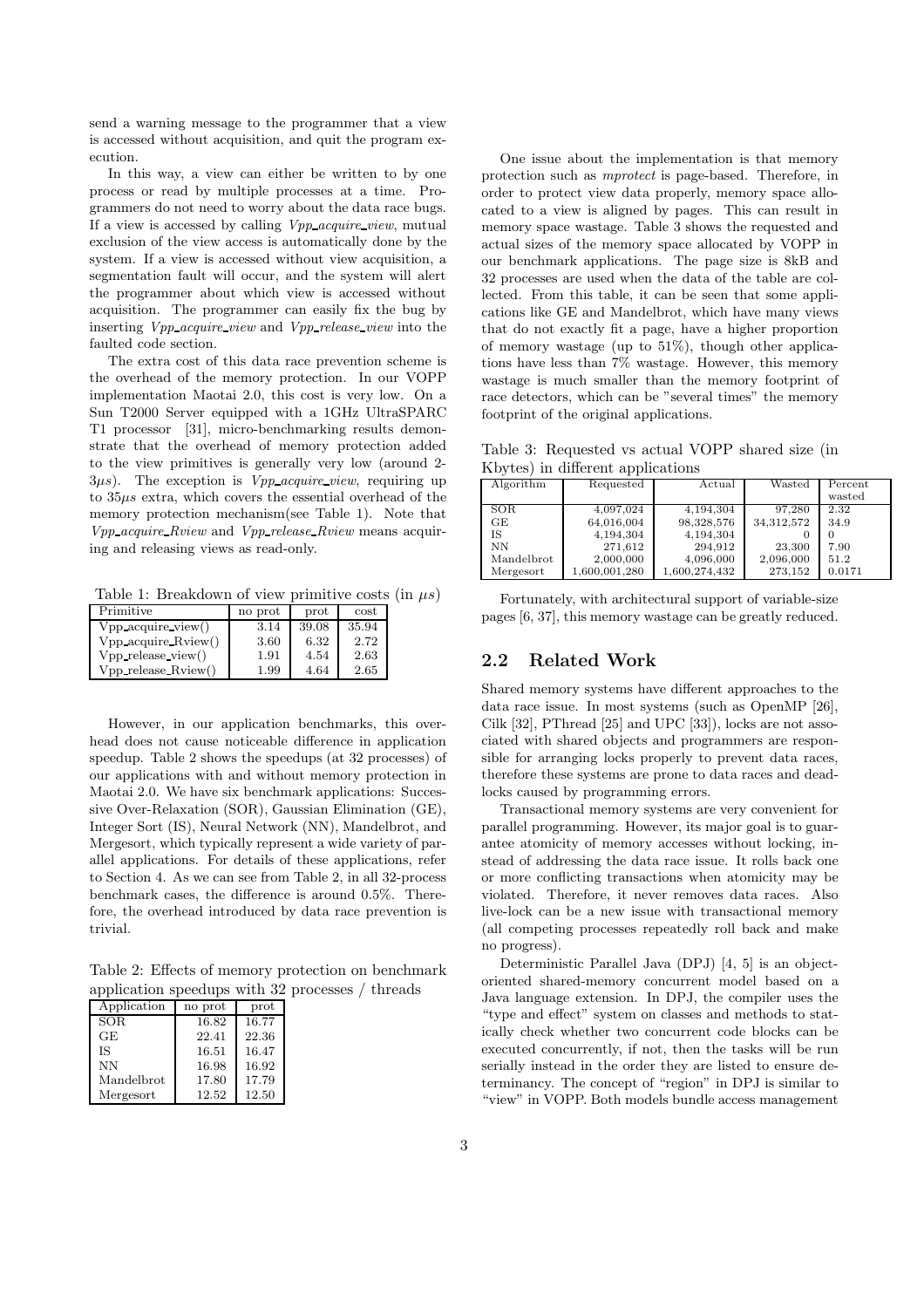into shared objects and relieve programmers from the responsibility of manually setting locks to prevent data race. However, the difference is that DPJ avoids the data race problem through falling back to serial execution, while VOPP detects the data races at runtime and helps the programmer fix the bugs.

# 3 Advanced Features in Maotai 2.0

In addition to data race prevention, Maotai 2.0 also offers primitives for acquiring multiple views in order to avoid deadlocks, producer/consumer views, and system queues to enhance programmability and performance. These features are discussed below.

### 3.1 Deadlock Avoidance

Similar to data race, deadlock is another pain that can happen easily but is difficult to debug in shared-memory parallel programming. In VOPP, deadlock can happen if views are acquired in a nested way and different processes acquire them in different orders.

To avoid deadlocks due to acquiring multiple views in different orders, Maotai 2.0 offers primitives for acquiring multiple views. Programmers can list all views to be acquired with these primitives which will acquire the views in a specific, same order. In this way, there is no chance for deadlocks to happen.

Below is an example illustrating the use of the primitives for acquiring multiple views:

```
/* acquire access to both view 0 and 1 */2 Vpp_acquire_multiviews(0, &ptr0, 1, &ptr1);
3 ptr0->result += compute0(ptr0->a, ptr1->a);
4 ptr1->result += compute1(ptr1->a, ptr0->a);
5 Vpp_release_view(); /* release all views */
```
In the above example, the process acquires both view 0 and 1 with  $Vpp\_acquire\_multiviews$  which puts the view base addresses into  $ptr0$  and  $ptr1$ . Finally the process releases both views with *Vpp\_release\_view*.

Note that the above solution cannot eliminate deadlocks from VOPP programs as the data race prevention scheme does data races. There are two reasons: first, the programmer may choose not to use Vpp acquire multiviews for nested view acquisition; second, even if the programmer would like to use the primitive, it is difficult to know which views to acquire in advance in some programs where inner views can only be decided after the outer views are processed.

Nevertheless, the above primitives provide an avenue for novice programmers to avoid unnecessary deadlocks.

## 3.2 Producer/Consumer View

A Producer/Consumer View (PCV) is provided to allow direct expression of producer/consumer relationships in parallel algorithms. Traditionally barriers are used to synchronize the producers and the consumers in shared memory parallel programming. With the introduction of PCV, programming with producer/consumer problem is more straightforward and thus increases programmability. In addition, PCV can avoid expensive barriers, which makes all processes wait and whose cost would increase with increasing number of processes.

PCV is implemented as a queue. The producer enqueues a new version of the view by acquiring the view, producing the data, and finally releasing the view. The consumer dequeues a version of the view by acquiring read-only access to the view. After it finishes with the view, it releases the view whose buffer may be recycled by the producer.

In our experiments, the SOR and GE benchmark applications demonstrate that PCVs give a better speedup than barrier based implementations. Figure 1 and 2 shows the speedup difference between applications using barriers and those using PCVs.



Figure 1: Speedup of SOR in VOPP

Figure 1 shows the speedup of SOR which uses PCV to improve its performance. Compared with its barrier implementation, the improvement of speedup is 11.2% at 32 processes.



Figure 2: Speedup of GE in VOPP

Figure 2 shows the speedup of GE which uses PCV to improve its performance. Compared with its barrier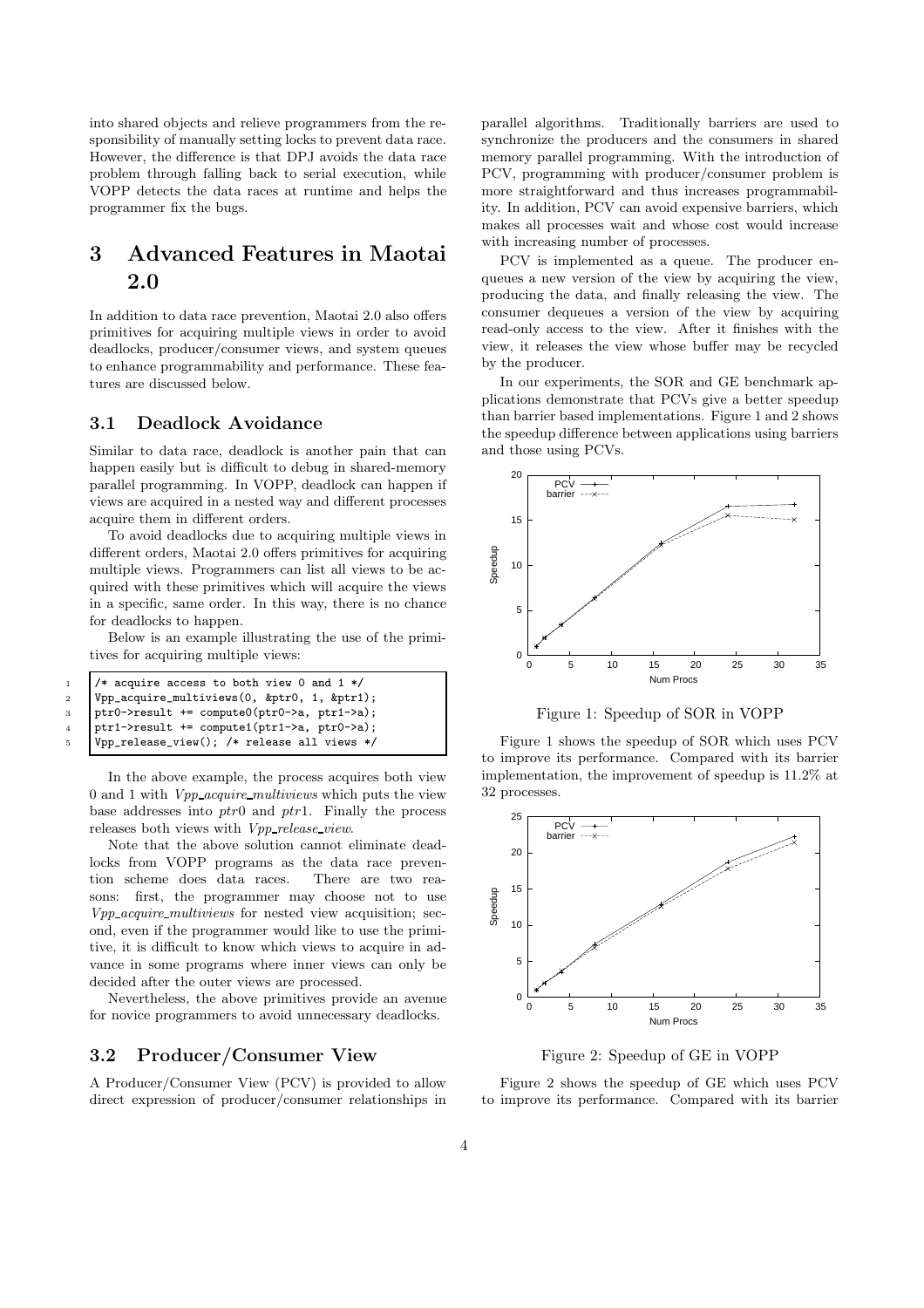implementation, the improvement of speedup is 4.2% at 32 processes.

## 3.3 System Queues

System queues are provided in Maotai 2.0 to store view IDs. This facility allows easy implementations for task queues. Task queues are good for load balancing parallel applications (e.g. Mandelbrot and tree search algorithms), where the data for each job or node can be put in a view and its ID is simply enqueued in a system queue for other processes to work on.

In Maotai 2.0, the enqueue and dequeue calls are efficient. In a microbenchmark test on a Sun T2000 server, an enqueue call only takes  $2.65\mu s$  and a dequeue call takes  $2.56\mu s$ .

# 4 Performance Evaluation with Other Models

In this section, we compare the performance of Maotai 2.0 with other modern shared memory parallel programming models OpenMP and Cilk. Our benchmark applications include Successive Over-Relaxation (SOR), Integer Sort (IS), Gaussian Elimination (GE), Neural Network (NN), Mandelbrot and Mergesort. The experiments are carried out on a Sun T2000 server with an UltraSPARC T1 processor and 16GB memory. The UltraSPARC T1 has eight cores, each of which is clocked at 1GHz and supports four hardware threads. In total, the UltraSPARC T1 processor supports up to 32 hardware threads [31]. Linux kernel 2.6.24-sparc64-smp and the compiler gcc-4.4 are used during benchmarking. The benchmark applications are implemented on Maotai 2.0, Cilk-5.4.6 [32], and OpenMP 3.0 [26], respectively. All programs are compiled with the optimization flag "-O2". In each case, speedup is measured against the serial implementation of the benchmark algorithm. The elapsed time calculated in each case excludes initialization and finalization costs, because they are one-off and are difficult to measure within the program in models that involve source-translation, such as Cilk and OpenMP. Instead, startup and finalization times for each model are measured separately. Runtime of functions that are irrelevant to the original application, such as generation of random sequences and result-verification, are also excluded.

Successive Over-relaxation (SOR) is a multipleiteration algorithm where each element is updated by the values of the neighbouring elements from the last iteration. In this experiment, the implementation is adapted from [38]. Matrix size is set to  $8000 * 4000$  and 40 iterations are performed.

The Integer Sort (IS) algorithm used in this experiment is based on the NPB version [34]. This is a countingsort algorithm. In this experiment, the problem size is  $2^{26}$  integers with a  $B_{max}$  of  $2^{15}$  and 40 repetitions are performed.

The Gaussian Elimination (GE) implementation from [38] is used in this experiment and the matrix size is set to 4000 ∗ 4000.

The parallel Neural Network (NN) algorithm is based on [27]. This algorithm trains a back-propagation neural network in parallel using a training data set. In this experiment, the size of the neural network is set to 9 \* 40 \* 1 and the number of epochs is set to 200.

The Mandelbrot algorithm is embarassingly-parallel. However, the workload of pixels is extremely uneven, and thus requires a load-balancing mechanism to prevent process starvation [13, 36]. In this experiment, the size of the screen is set to 500 \* 500, the maximum number of iterations is set to 500 and each pixel is calculated 5000 times. The maximum number of processes / threads is set to eight for this experiment because hyperthreading relies on memory latency. Since this application has very few memory accesses, there is little speedup when more processes / threads than the number of CPU cores are used (The UltraSparc T1 has eight cores).

The parallel Mergesort algorithm is recursive [20, 32] and is implemented verbatim in Cilk and OpenMP to test performance of the newly-available task-parallelism feature in OpenMP [1]. The array consists of 200 million integers. This algorithm is converted to the iterative version for VOPP. The iterative version requires the number of processes to be a power of 2. This version first divides the array equally between the processes and each process sorts its own subarray. Then the merge procedure largely models the recursive version of the parallel merge algorithm.

Since the UltraSPARC T1 has only one floating-point unit, all floating-point calculations in the above algorithms are converted to integer calculation to avoid the bottleneck at the floating-point unit. Removal of floating point calculations is done in all implementations and does not affect the scalability of the algorithm or the fairness of the comparison.

### 4.1 Experimental Results

The experimental results are illustrated with speedup curves. For each application, we give its speedup curves on Maotai 2.0, Cilk, and OpenMP. In the discussion below, n refers to the number of processes / threads.

Speedup is calculated by:

$$
speedup = \frac{time_{serial implementation}}{time_{parallel implementation}} \tag{1}
$$

To ensure fair comparison, the same serial implementation of each benchmark application is used as a baseline for calculating speedups of all parallel programming models.

For SOR (Figure 3), Maotai 2.0 has the best performance. At  $n = 32$ , Maotai 2.0 is 13.6% better than Cilk and 17.9% better than OpenMP.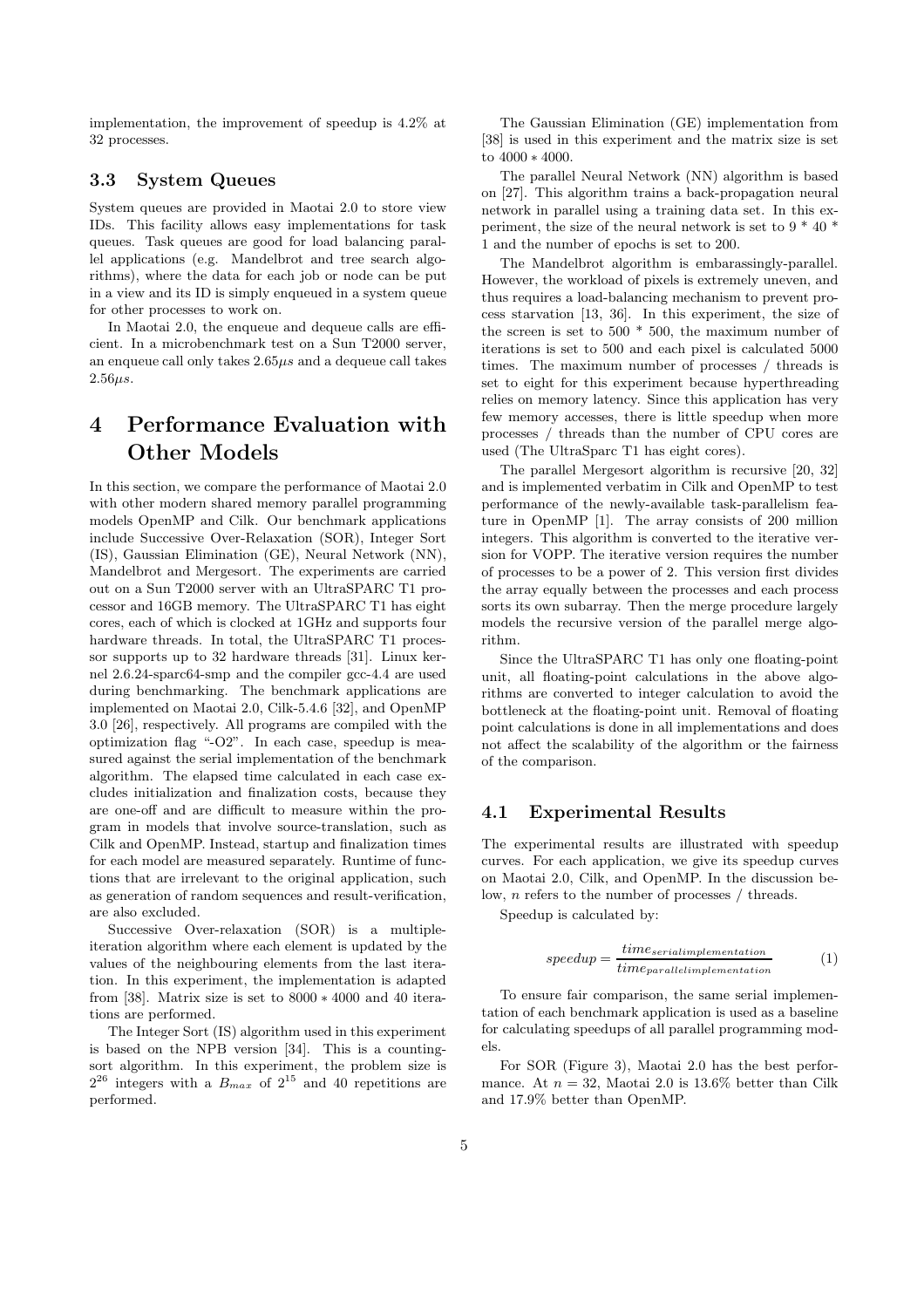

Figure 3: Speedup of SOR

For GE (Figure 4), Maotai 2.0 again has the highest speedup. At  $n = 32$ , Maotai 2.0 is 7.4% better than Cilk and 33% better than OpenMP.



Figure 4: Speedup of GE

In IS (Figure 5), there are less variations in speedups in different models. However at  $n = 32$ , Maotai 2.0 is 5% faster than Cilk and 15% faster than OpenMP.



Figure 5: Speedup of IS

In NN (Figure 6), all models have similar speedups. Maotai 2.0 is 3.1% faster than OpenMP, but it is 1.8% slower than Cilk.



Figure 6: Speedup of NN

In Mandelbrot (Figure 7), there are relatively little differences between speedups of different models. At  $n = 8$ , Maotai 2.0 is 0.8% faster than Cilk and 7.2% faster than OpenMP.



Figure 7: Speedup of Mandelbrot

For Mergesort, Figure 8 shows speedup of Maotai 2.0 is relatively slower. We will address this issue in Section 4.2.



Figure 8: Speedup of Mergesort

Note that, in the above collected results, the standard deviations of the elapsed time at  $n = 32$  for Maotai 2.0 and Cilk cases are less than 0.1s, but the standard deviations of the elapsed time for OpenMP are between 0.2 to 0.5s,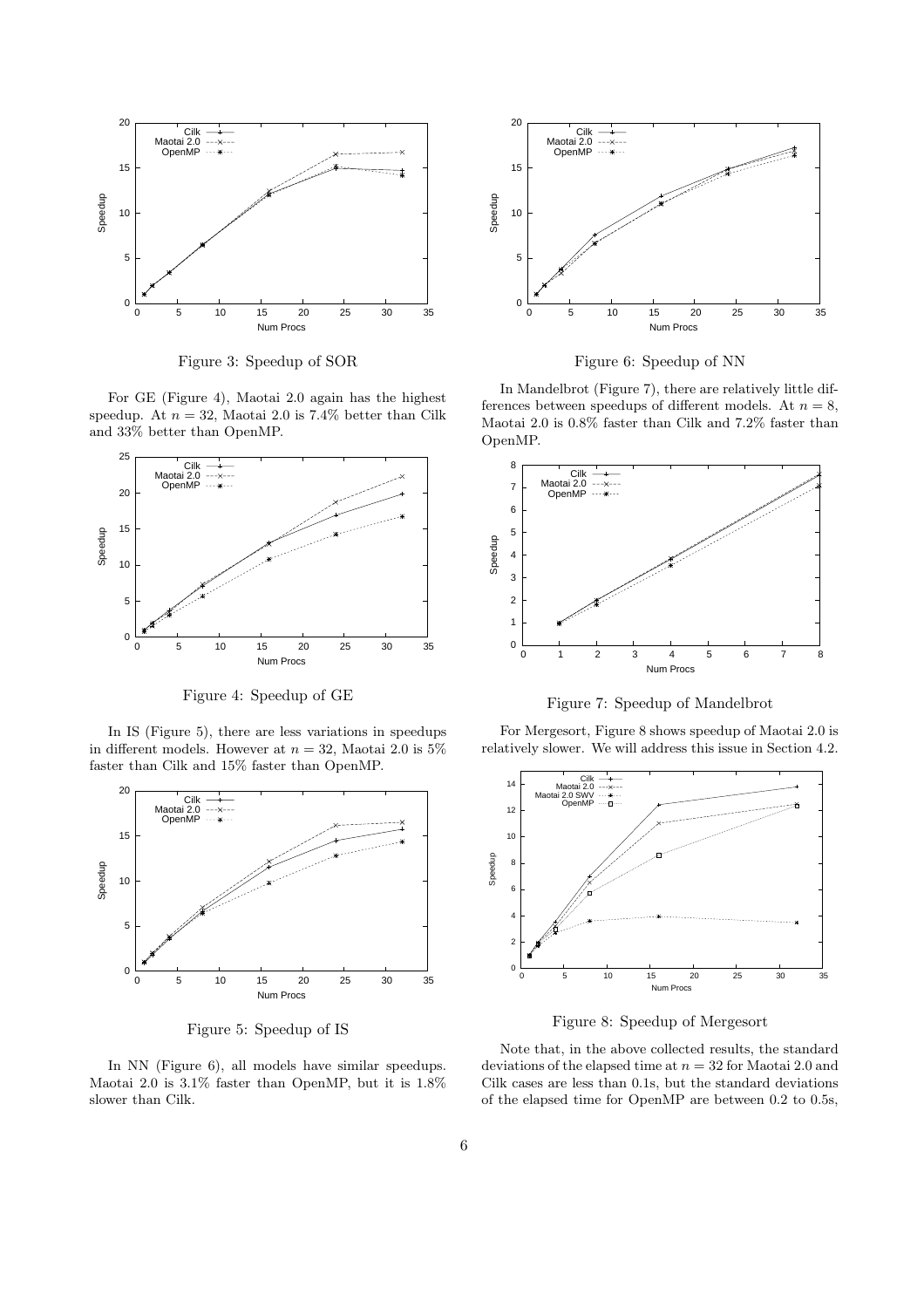which may be due to the random nature of the OpenMP task scheduler.

Table 4 presents the startup and finalization time of each system. As expected, startup and finalization costs for thread-based models including Cilk and OpenMP are lower than process-based system like Maotai 2.0.

Table 4: Combined startup and finalization time (in ms) for different number of processes/threads on a Sun T2000 server

| <u>DUIT I LOUD DUI VUI</u> |   |    |  |    |    |    |    |
|----------------------------|---|----|--|----|----|----|----|
|                            |   |    |  |    |    | 24 | 32 |
| Cilk                       |   |    |  |    |    |    |    |
| OpenMP                     | 2 |    |  |    |    |    |    |
| Maotai 2.0                 | 9 | 10 |  | 13 | 15 | 19 | 22 |
| Serial                     |   |    |  |    |    |    |    |

All thread-based models have the same combined startup and finalization time as the serial version regardless of the number of threads. Maotai 2.0 has a startup/finalization cost of 9ms (at  $n = 1$ ) and the cost grows to 22ms at  $n = 32$ , almost linear to the number of processes. Despite Maotai 2.0 having a larger startup/finalization overhead, the 22ms is still negligible compared to the time consumed in  $n = 32$  cases, which is at least 10 seconds. Also the startup/finalization time in Maotai 2.0 is only a one time event, therefore, this overhead should have negligible effect on the speedup curves.

#### 4.2 Discussion

The following is an analysis on why Maotai 2.0 performs better or worse than other systems.

As we mentioned before, the producer/consumer view (PCV) in Maotai 2.0 enhances both programmability and performance of SOR and GE. In SOR, PCV is used to pass boundary rows to neighbour processes, thus allowing the natural expression of the message-passing relationship without the use of barrier, which would hold up irrelevant processes. Apart from programmability, the resultant performance gain is reflected in Figure 1, where the PCV VOPP version is 11.2% faster than the barrier-based SOR version.

Similarly in GE, PCV is used to broadcast the pivot row and the swap index, which improves programmability by mimicking the broadcasting semantics in the parallel algorithm. Also the removal of barriers by PCV improves the VOPP performance by 4.2% (Figure 2). Time is saved by replacing lock and barrier primitives with a PCV primitive.

Multiple-Program Multiple-Data (MPMD) models such as  $Cilk/Cilk++$  and OpenMP do *not* have barriers because in this case, the parallel calculation part is conveniently expressed by parallel for-loop (or in case of Cilk, spawn recursive task decomposition threads and sync at end of parallel calculation) and the pivot part is run serially. Synchronization is implicit in the parallel for-loop construct, where tasks are forked at the beginning of the loop and joined at the end of the loop, therefore these fork-join actions are essentially barriers and have the similar overhead to the barriers in VOPP. In multiple-iterative cases such as GE and SOR, the cumulative task scheduling and synchroniation overheads can be considerable. Therefore, the Maotai model would be more suited for these problems.

Mandelbrot is an embarassingly-parallel algorithm. This application demonstrates the slight performance advantage of the VOPP SPMD model, in which a task queue is used to balance workload in the program, instead of using general runtime schedulers as in OpenMP and Cilk. This result has also demonstrated that our implementation of the system queue is efficient.

In IS, the performance advantage seen in Maotai 2.0 over other models can be attributed to the split of global keyden array into nproc views. In the global keyden construction step, each process updates all global keyden parts in the round-robin fashion, starting from the proc  $id^{th}$  part. Here, the SWMR view access pattern removes the need for barriers for preventing data race due to multiple processes updating an element simultaneously. This removal of barriers can contribute to the performance gain by the VOPP program.

In NN, since multiple items are updated by multiple processes at the end of the iteration, barriers are still used in the VOPP program. Therefore, it has the same synchronization overhead of other models. However the performance of Maotai 2.0 is still comparable to other models, which shows that being data race free has little impact on performance.

However, the SWMR model in VOPP does have its limitations in cases where the access pattern changes in every iteration. In those cases, view data must be copied to a local buffer of a process, where the process works on the data. After the data is processed, the view is acquired again by the process and the results copied back to the view. In our applications, Mergesort is such an example. In Mergesort, the resultant excessive memorycopying renders the implementation unscalable (Refer to VOPP-SWV in Figure 8). For this application, VOPP does trade off some programming convenience and performance for data race prevention. However, Maotai 2.0 has provided a Multiple Writer View (MWV) to offer the programming convenience for experienced programmers. A MWV is a view that can be accessed at different locations simultaneously by multiple processes. Therefore, it is up to the programmer to make sure there is no data race in a MWV. In contrast to other programming models, the data races of a MWV are confined inside the view should they occur. This alternative MWV implementation allows multiple processes to work directly on the view and avoid memory copying. With MWV, the speedup of Mergesort in Maotai 2.0 is comparable to other shared-memory models. Figure 8 shows, at  $n = 32$ , Maotai 2.0 (refer to VOPP-MWV) is 1% faster than OpenMP, but 9 % slower than Cilk.

Cilk performs very well in cases like Mergesort and NN. This can be attributed to its recursive task decomposition that ensures cache locality [20].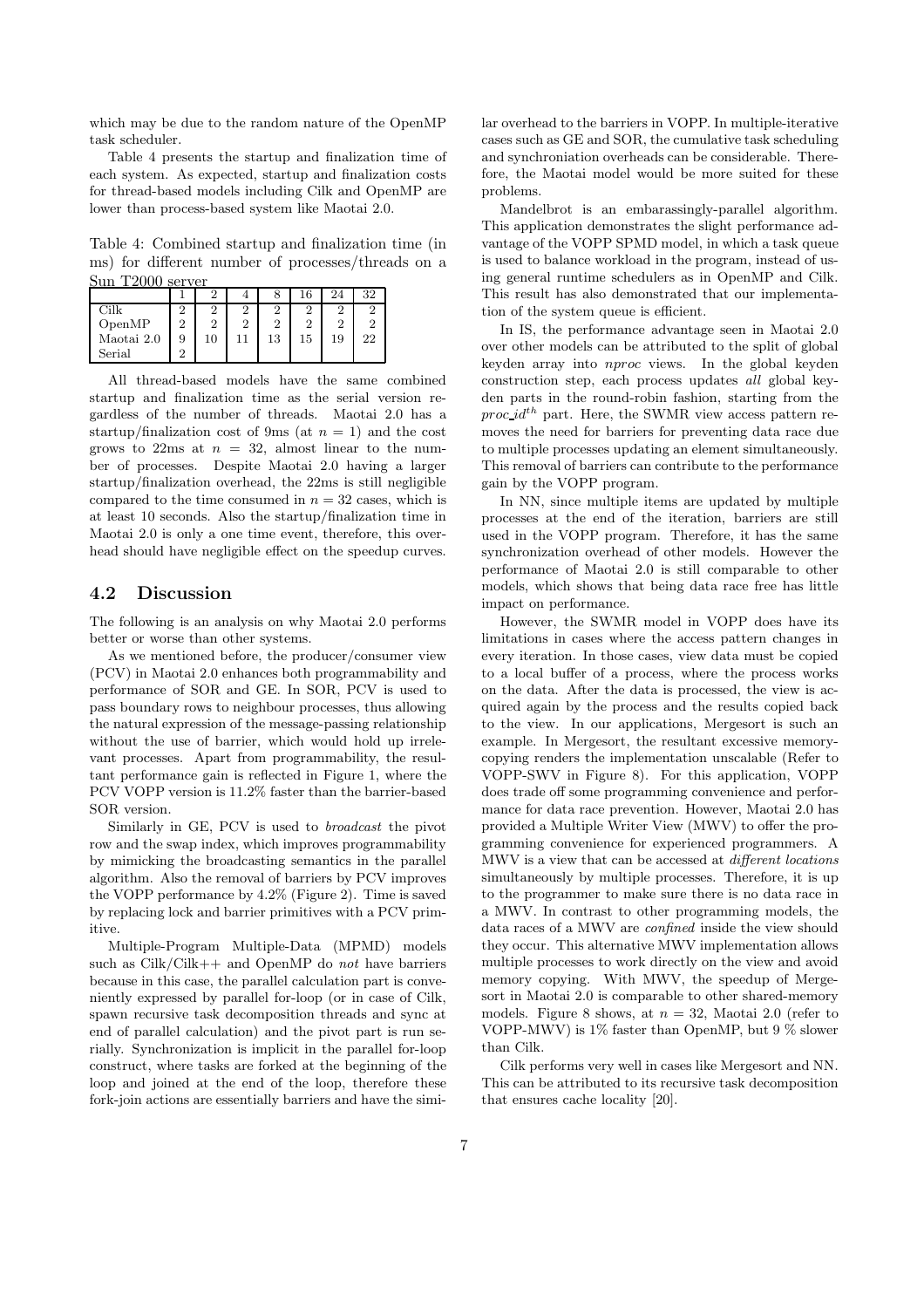The parallel for-loop in OpenMP allows easy specification of data-parallelism. However, it would introduce a task-scheduling cost, especially when the workload is fixed and no load-balancing is required. The lower speedups of GE, SOR and NN of OpenMP can be attributed to this parallel for-loop overhead. Although Cilk++ cannot be benchmarked in this experiment because it does not support sparc64-smp, its equivalent construct cilk for can also have the similar task-scheduling overhead.

# 5 Conclusions and Future Work

Our data race prevention scheme based on views proves to be efficient and adds little extra overhead to parallel programming systems. Though there is some memory wastage due to page alignment in the implementation, architectural support for variable-size pages will significantly reduce the wastage. Even with a fixed page size, view constructs are useful to remove data races.

With the advanced features in Maotai 2.0, the performance and programmability of VOPP are enhanced. Though strict SWV views are rigid for some applications like Mergesort, Maotai 2.0 offers MWV views to allow programmers to fall back to traditional shared memory programming, with the risk of data races that are confined in a single MWV view.

Performance results demonstrate that Maotai 2.0 is very competent among modern parallel programming models, even with the unique data race prevention scheme.

In the near future, we will investigate if this data race prevention mechanism can be used for data race detection as well. We would like to provide programmers an alternative debugging mode in which the memory protection mechanism is used to detect data races. At runtime, the programmers can choose to disable the data race prevention mechanism if they are sure there is no data race, so that the memory wastage in the prevention scheme can be avoided at runtime.

We will also support more advanced views in VOPP. One of them could be Transactional Memory View (TMV). TMV is similar to a piece of transactional memory, except that the roll-back behavior is only applied to the involved TMV, not to other memory objects. TMV can help programmers to avoid deadlocks and locking problems, in addition to the features of VOPP such as data race free.

# References

- [1] Eduard Ayguadé, Nawai Copty, Alejandro Duran, Jay Hoeflinger, Yuan Lin, Federico Massaioli, Xavier Teruel, Priya Unnikrishnan, and Guansong Zhang. The design of OpenMP tasks. IEEE Transactions on Parallel And Distributed Systems, 20(3):404–418, March 2009.
- [2] Michael A. Bender, Jeremy T. Fineman, Seth Gilbert, and Charles E. Leiserson. On-the-fly maintenance of series-

parallel relationships in fork-join multithreaded programs. In SPAA04, June 2004.

- [3] Bershad, B. N., Zekauskas, and M. J. Midway: Shared memory parallel programming with entry consistency for distributed memory multiprocessors. Technical Report CMU-CS-91-170, Carnegie-Mellon University, 1991.
- [4] Robert L. Bocchino, Vikram S. Adve, Sarita V. Adve, and Marc Snir. Parallel programming must be deterministic by default. In First USENIX Workshop on Hot Topics in Parallelism (HotPar), 2009.
- [5] Robert L. Bocchino, Vikram S. Adve, Danny Dig, Sarita Adve, Stephen Heumann, Rakesh Komuravelli, Jeffery Overbey, Patrick Simmons, Hyojin Sung, and Mohsen Vakilian. A type and effect system for deterministic parallel java. Technical Report UIUCDCS-R-2009-3032, University of Illinois at Urbana-Champaign, 2009.
- [6] Mihai Burcea, J. Gregory Steffan, and Cristiana Amza. The potential for variable-granularity access tracking for optimistic parallelism. In The ACM SIGPLAN Workshop on Memory Systems Performance and Correctness (MSPC'08), 2008.
- [7] Luis Ceze, Pablo Montesinos, Christoph von Praun, and Josep Torrellas. Colorama: Architectural support for data-centric synchronization. In HPCA'07, 2007.
- [8] J-D Choi, B. P. Miller, and R. H. B. Netzer. Techniques for debugging parallel programs with flowback analysis. ACM Transactions on Programming Languages and Systems, 13:491–530, 1991.
- [9] Cilk Arts Inc.  $Cilk++ User Guide$ .
- [10] Anne Dining and Edith Schonberg. An empirical comparison of monitoring algorithms for access anomaly detection. In The 2nd ACM SIGPLANS Symposium on Principles & Practice of Parallel Programming (PPoPP, pages 1–10, 1991.
- [11] Perry A. Emrath, Sanjoy Ghosh, and David A. Padua. Event synchronization analysis for debugging parallel programs. In Supercomputing'91, pages 580–588, 1991.
- [12] Dave Field, Deron Johnson, Don Mize, and Robert Stober. Scheduling to overcome the multi-core memory bandwidth bottleneck. http://www.platform.com/, 2007.
- [13] William Gropp, Ewing Lusk, and Rajeev Thakur. Using MPI : Portable Parallel Programming with the Message-Passing Interface. MIT Press, 2nd edition, 1999.
- [14] David P. Helmbold, Charles E. McDowell, and Jian-Zhong Wang. Analyzing traces with anonymous synchronization. In The 19th International Conference on Parallel Processing (ICPP'90), pages 1170–1177, 1990.
- [15] Z. Huang and W. Chen. Revisit of View-Oriented Parallel Programming. In Proc. of the Seventh IEEE Inter. Symp. on Cluster Computing and the Grid, pages 801–810, 2007.
- [16] Zhiyi Huang, Wenguang Chen, Martin Purvis, and Weimin Zheng. VODCA: View-oriented, distributed, cluster-based approach to parallel computing. In The 2006 International Workshop on DSM (DSM2006), In (CD-ROM) Proc. of the IEEE/ACM Symposium on Cluster Computing and Grid 2006 (CCGrid06), Singapore, 2006. IEEE Computer Society.